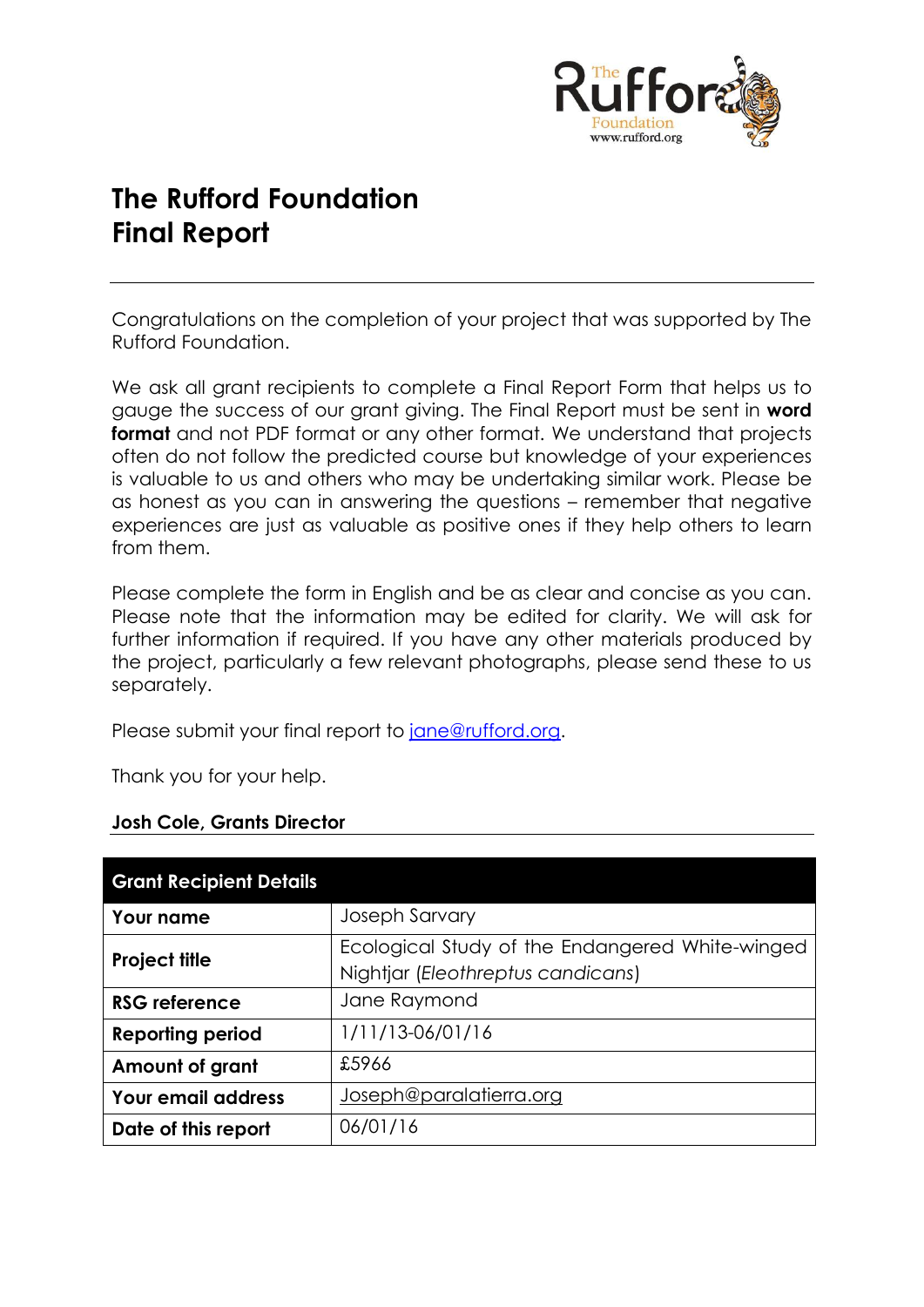

# **1. Please indicate the level of achievement of the project's original objectives and include any relevant comments on factors affecting this.**

| <b>Objective</b>                                                                                     | <b>Not</b><br>achieved | Partially<br>achieved | Fully<br>achieved | <b>Comments</b>                                                                                                                                                                                                                                                                                                                                                                                                                                                                                                                                        |
|------------------------------------------------------------------------------------------------------|------------------------|-----------------------|-------------------|--------------------------------------------------------------------------------------------------------------------------------------------------------------------------------------------------------------------------------------------------------------------------------------------------------------------------------------------------------------------------------------------------------------------------------------------------------------------------------------------------------------------------------------------------------|
| Determine<br>the<br>exact<br>population<br>size<br>at<br>AgroForestal Rio<br>Verde<br>SA             |                        |                       | X                 | The mark and recapture project has<br>continued to be successful. With the<br>increased time spent at the field site<br>during radio-tracking forays, we<br>have managed to increase the total<br>number of ringed individuals to 45.                                                                                                                                                                                                                                                                                                                  |
| Census all bird species<br>living in the area.                                                       |                        |                       | $\mathsf{X}$      | The census project has continued<br>through 2015 and we managed to<br>add two new species to the list<br>bringing the total up to 114. The<br>small improvement since the mid-<br>term speaks to the completeness of<br>the initial work.                                                                                                                                                                                                                                                                                                              |
| Investigate<br>the<br>home<br>and<br>foraging<br>range<br>behaviour of the white-<br>winged nightjar |                        |                       | X                 | The<br>home range and foraging<br>behaviour aspect of the project has<br>been the major focus of my field<br>work in the past 12 months. The<br>radio-tracking data collection is<br>nearly finished and we have already<br>exceeded<br>400<br>our<br>goal<br>data<br>(the<br>independent<br>points<br>current count is 514).                                                                                                                                                                                                                          |
| Mating<br>Investigate<br>Behaviour                                                                   |                        |                       | $\mathsf{X}$      | The study of the mating behaviour<br>was broken into multiple steps. We<br>first mapped male display arenas<br>within<br>local area. We<br>then<br>$\alpha$<br>observed each male at least once<br>of the three<br>during one<br>days<br>surrounding the full moon. This led to<br>more observations about mating<br>than<br>display<br>behaviour<br>was<br>previously known. We hoped to<br>observe male-male and female-<br>male interactions but due to the<br>poor weather we were not able to<br>access the site as often as we'd<br>anticipated. |
| Fledging<br>Investigate<br>Behaviour                                                                 |                        | X                     |                   | The fledging behaviour study has<br>been temporarily interrupted due to<br>the inaccessibility of the field site. We                                                                                                                                                                                                                                                                                                                                                                                                                                   |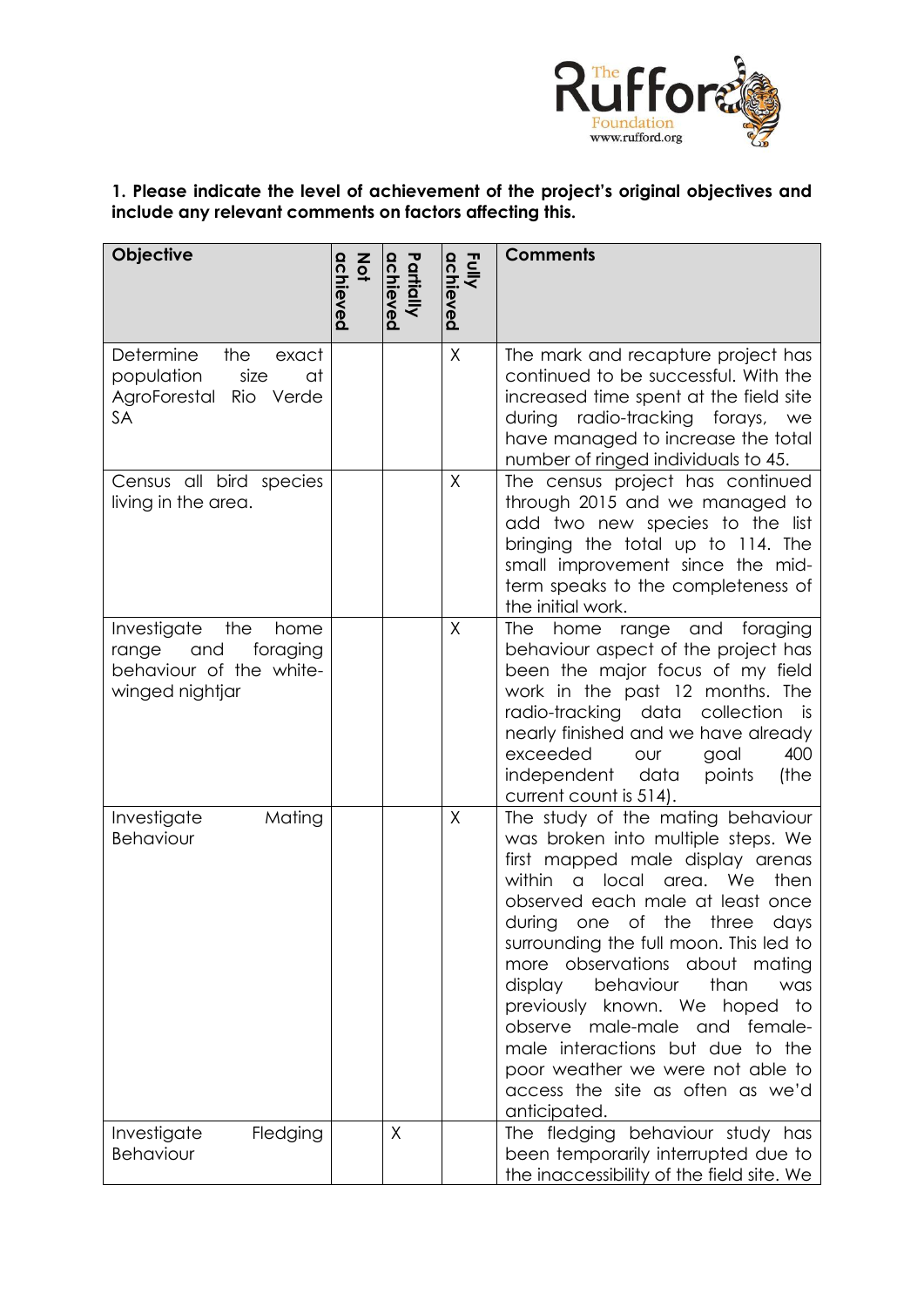

|                                                          |         | radio-tracked two juveniles but they<br>did not emigrate. We hope that in<br>continuing our general surveys of the<br>population into future years, we will<br>be able to establish a pattern for<br>population<br>movement                                                                                                                                                                                                                                                                                                         |
|----------------------------------------------------------|---------|-------------------------------------------------------------------------------------------------------------------------------------------------------------------------------------------------------------------------------------------------------------------------------------------------------------------------------------------------------------------------------------------------------------------------------------------------------------------------------------------------------------------------------------|
|                                                          |         | over<br>generations.                                                                                                                                                                                                                                                                                                                                                                                                                                                                                                                |
| Habitat<br>Determine<br>Composition of the Study<br>Area | $\sf X$ | habitat composition<br>The<br>was<br>investigated with the assistance of<br>two undergraduate botany students.<br>We have created a matrix overlay<br>defining six different "habitat types"<br>to use in complement with the radio-<br>tracking data. We have<br>also<br>created a database of the most<br>common vegetation species found<br>the white-winged<br>nightjar<br>near<br>the<br>ranges. Mapping of<br>home<br>termite<br>within<br>mounds<br>and<br>immediately surrounding the display<br>arenas was also completed. |

## **2. Please explain any unforeseen difficulties that arose during the project and how these were tackled (if relevant).**

The biggest unforeseen difficulty has been the unfortunate bout of rainy weather that we have had to endure over the past two and half months which interrupted our investigation of the mating behaviour. It has not had a large impact on our radio-tracking project which was already nearing completion but it has slowed our efforts on gaining a better understanding of the mating behaviour and emigration levels. The bad weather that we have seen has led to massive amounts of flooding and has made our research site inaccessible at times [\(http://www.bbc.com/news/world-latin-america-35184793\)](http://www.bbc.com/news/world-latin-america-35184793). The research station was evacuated for 10 days in late December 2015 but we have since made it back on site. The road to the white-winged nightjar habitat has become completely unpassable on anything besides horseback. I plan to continue monitoring the population as much as I can but the impact of the rains will be a huge influence on the natural behaviour of the birds. The forecasts suggest more rain through January and February 2016 but we remain invested in collecting more data on the behaviour of the birds in the future.

We were also confronted with a logistical challenge as the property on which the Para La Tierra Research Station exists was put up for sale by the owners. This has meant a reshuffling of our long-term plans and priorities. While it has not had a huge impact on the fieldwork pursued under this grant, it did present us with an opportunity to take the data we were collecting and use it to promote the site to international conservation programs. This is discussed in more detail below.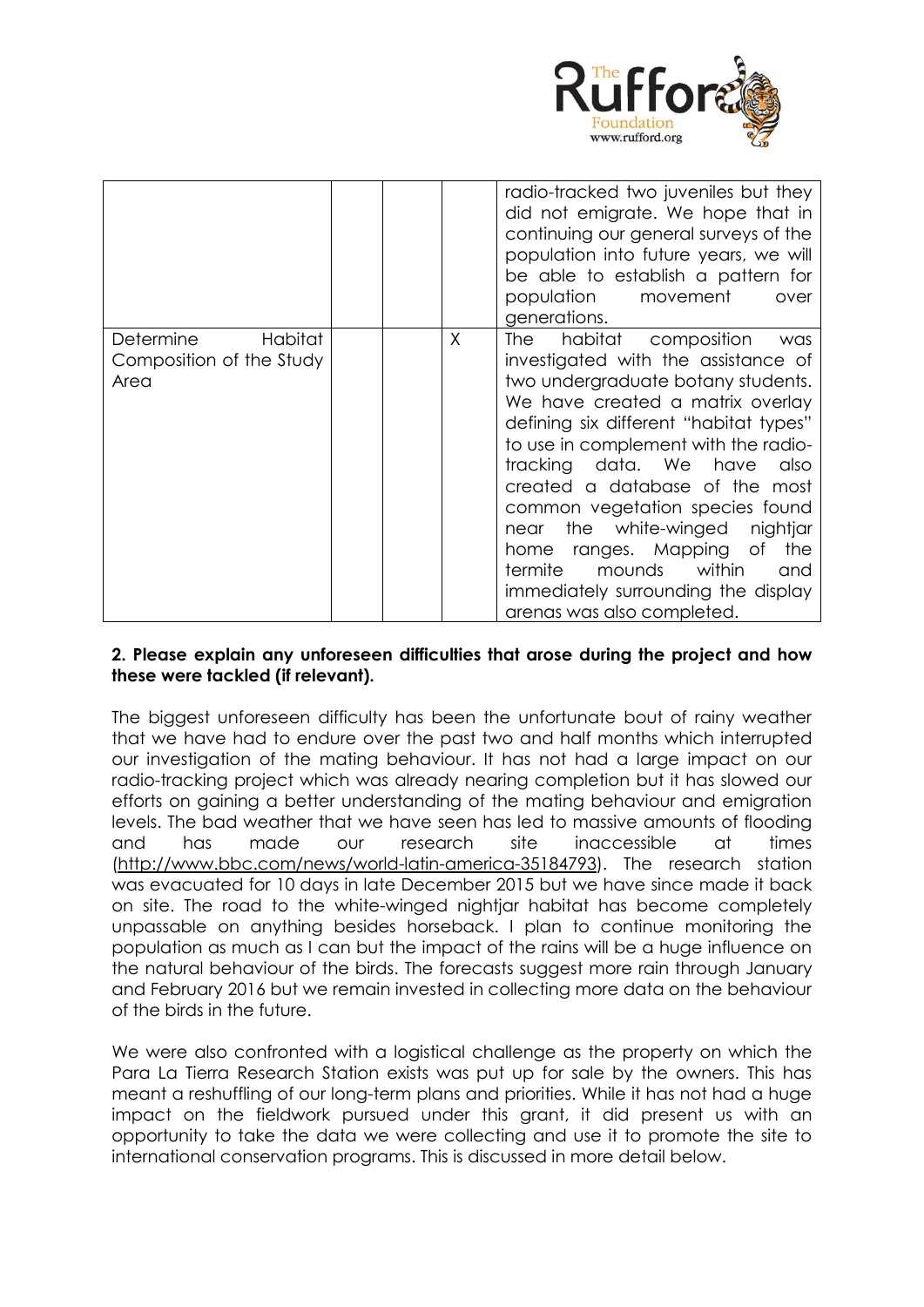

## **3. Briefly describe the three most important outcomes of your project.**

- 1. Collecting the data set on the behaviour of the white-winged nightjar: The collection has been hindered in parts by the bad weather that I mentioned above but the data set that we have collected has exceeded our goals set forth during the original application. We are currently working on mapping and modelling the data for publication in a peer-reviewed journal. The data set is complementary to the data that already exists on the species. The publication will include the conservation recommendations that we recognise as priorities for the protection of the species as a whole. This will be my first publication as first author and be a big step towards establishing the importance of conserving the Paraguayan avifauna of the Cerrado.
- 2. Strengthening the beginning of a career in conservation science: As a young scientist looking to do applied conservation work in a rural country like Paraguay, finding funds can be the most difficult impediment to the job. Thanks to Rufford I was not only supported to pursue the research project of my choosing, but I was also invited to give a scientific presentation on my work. As the youngest participant by 5 years, I was thoroughly inspired and empowered to continue doing the work that I am so passionate about. We also managed to employ two undergraduate research assistants to aid in the project which helped teach me the importance of leadership and delegation but also, I am confident, establish the love for applied conservation work in these two assistants. This Rufford funding gave the initial push towards a project that Para La Tierra hopes to run a long way into the future and it has helped me establish my career as a wildlife biologist.
- 3. Establishing the importance of the Cerrados of Paraguay: This project was more than just a scientific research project for us at Para La Tierra. It was the embodiment of our tagline: "Saving the White-winged Nightjar". When the property on which our organisation is based was placed up for sale, we reached out to group of conservation organizations to help us protect this threatened land. Using the white-winged nightjar research as an example of the on-the-ground conservation work that we were working on, we were able to attract large amounts of attention. Our established relationship with the neighbouring property owners which was developed as a product of the Rufford project was seen as a large strength for future work. The visiting conservationists were treated to a visit to the white-winged nightjar habitat and given an overview of the strategy we are developing for the species protection. The Rufford project was integral in giving us the funds we needed to take our mission and make it a reality. We are optimistic that the program that was initiated thanks to the Rufford project will continue to be a flagship project for Para La Tierra.

### **4. Briefly describe the involvement of local communities and how they have benefitted from the project (if relevant).**

The original project did not include the involvement of the local community but due to Para La Tierra's already existing outreach programme, we took advantage to teach the importance of the white-winged nightjar to the local community. The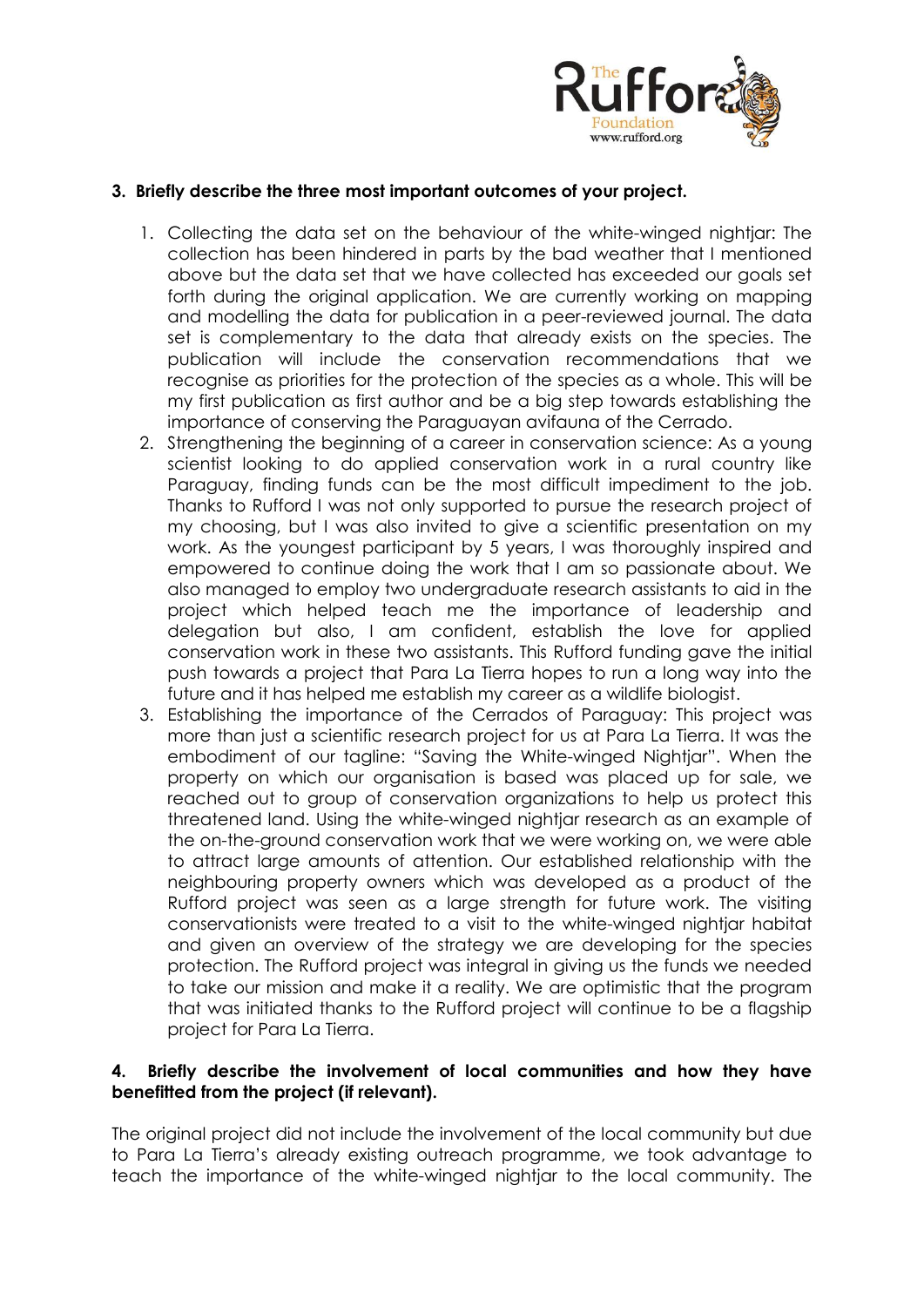

programme focused on instilling a sense of pride in the local rare species and that it was community's responsibility to take care of the ecosystems that surround them.

## **5. Are there any plans to continue this work?**

Yes. This project is just the beginning of Para La Tierra's ([www.paralatierra.org\)](http://www.paralatierra.org/) long term plan to protect the threatened habitats of Paraguay using the white-winged nightjar as our logo and flagship. We have goals to extend our research to other properties and map the exact range of the species across north-eastern Paraguay (possibly extending into Bolivia and Brazil). We have interested undergraduate and graduate students applying for internships to assist with the project. Our long term plans have been challenged by the family placing the property on which our research station is located up for sale. However, we choose to view this challenge as an opportunity. We hope that we can use the data collected during this and all other PLT projects to motivate a conservationist to purchase the land for long-term protection. Even if this is not immediately possible, the nightjar research project will contribute to our cause as an applied conservation action focused on our flagship species.

### **6. How do you plan to share the results of your work with others?**

Our major unaccomplished goal is to communicate the results through academic journals. We have already shared our results in a variety of ways: The preliminary data was presented at the 2nd Rufford Small Grant Conference in Chile which was received well and led to new relationships with other researchers doing work in South America. The costs of the trip were covered by the British Ecological Society's Travel Grants. We have managed to communicate proficiently with the local landowners to establish an immediately and localised management plan for the species. Through our community outreach education programme, we established a local pride for the rare and threatened species of the Paraguayan Cerrado. We have established a collaboration with the largest conservation organisation in Paraguay to help further conserve the Cerrado habitat using the white-winged nightjar as our flagship species. Through that collaboration, our project has hosted The World Land Trust, World Wildlife Fund, and the Neotropical Bird Club. Each of these groups was given a private tour to visit the white-winged nightjar habitat.

The preparation of the academic publication is our top priority right now.

#### **7. Timescale: Over what period was The Rufford Foundation grant used? How does this compare to the anticipated or actual length of the project?**

The grant money was spent slower than anticipated. Through the donation of a Yagi antenna and Sika Receiver we saved £1200. That money was then invested in a second round of radio-trackers that allowed us to gain valuable data on the movement of a larger sample of individuals. We are continuing to work with some money left in our budget for another estimated 2 months of transportation to the site (when the road becomes passable again).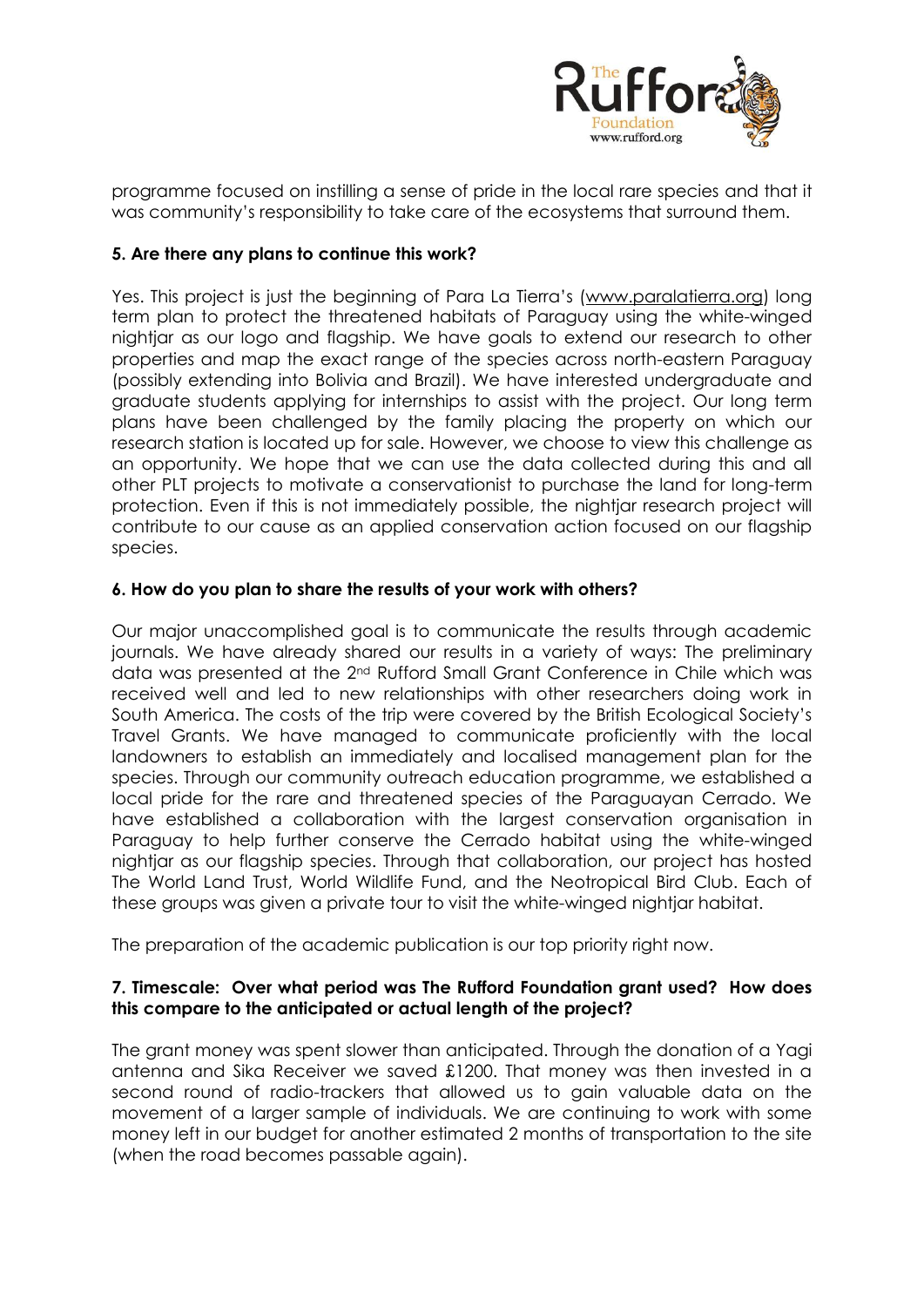

## **8. Budget: Please provide a breakdown of budgeted versus actual expenditure and the reasons for any differences. All figures should be in £ sterling, indicating the local exchange rate used.**

| <b>Item</b>                           | <b>Budgeted</b><br>Amount | Amount<br>Actual | Differenc<br>ወ            | <b>Comments</b>                                                                                                                                                                                                                                                                                                                                                                             |
|---------------------------------------|---------------------------|------------------|---------------------------|---------------------------------------------------------------------------------------------------------------------------------------------------------------------------------------------------------------------------------------------------------------------------------------------------------------------------------------------------------------------------------------------|
| <b>Transportation Fuel</b>            | 500                       | 420              | $-80$                     | These eighty pounds will help fund<br>an approximate 2 months more of<br>travel to the site                                                                                                                                                                                                                                                                                                 |
| <b>GPS Units</b>                      | 484                       | 484              |                           |                                                                                                                                                                                                                                                                                                                                                                                             |
| <b>Mist Nets</b>                      | 255                       | 255              |                           |                                                                                                                                                                                                                                                                                                                                                                                             |
| Mist Net Repair Kit                   | 16                        | 16               |                           |                                                                                                                                                                                                                                                                                                                                                                                             |
| <b>Holding Bags</b>                   | 38                        | 41               | $\ensuremath{\mathsf{3}}$ |                                                                                                                                                                                                                                                                                                                                                                                             |
| <b>Bird</b><br>Measuring<br>Equipment | 160                       | 158              | $-2$                      |                                                                                                                                                                                                                                                                                                                                                                                             |
| <b>Ringing Pliers</b>                 | 52                        | 52               |                           |                                                                                                                                                                                                                                                                                                                                                                                             |
| Reflective Tape                       | 24                        | 24               |                           |                                                                                                                                                                                                                                                                                                                                                                                             |
| Radio transmitters and<br>receiver    | 2167                      | 952              | $-1215$                   | We were able to save over £1200<br>by avoiding the purchase of a<br>Yagi antenna and Sika Receiver.<br>Instead,<br>this<br>received<br>we<br>expensive<br>important<br>and<br>equipment as a donation from<br>$\circ$ f<br>We<br>supporters.<br>one<br>our<br>invested that extra money into the<br>transmitters used in the second<br>round<br>of<br>radio-tracking<br>data<br>collection. |
| transmitters<br>Radio<br>(round two)  | $\overline{O}$            | 990              | 990                       | extra<br>trackers<br>These<br>six<br>were<br>purchased with the money saved<br>from the donation of the Yagi<br>antenna and Sika Receiver.                                                                                                                                                                                                                                                  |
| Aluminium Tarsus rings                | 200                       | 200              |                           |                                                                                                                                                                                                                                                                                                                                                                                             |
| Headlamps                             | 70                        | 90               | 20                        | After having problems with the<br>headlights<br>Petzl<br>had<br>we<br>purchased for a different project,<br>we decided to invest slightly more<br>money into acquiring headlights<br>that would last the entire length of<br>the project.                                                                                                                                                   |
| 4x4 Quad bike                         | 2000                      | 2192             | 192                       | Finding a well maintained and<br>used quad bike was an incredibly<br>difficult process and led to a<br>number of delays. We believe                                                                                                                                                                                                                                                         |